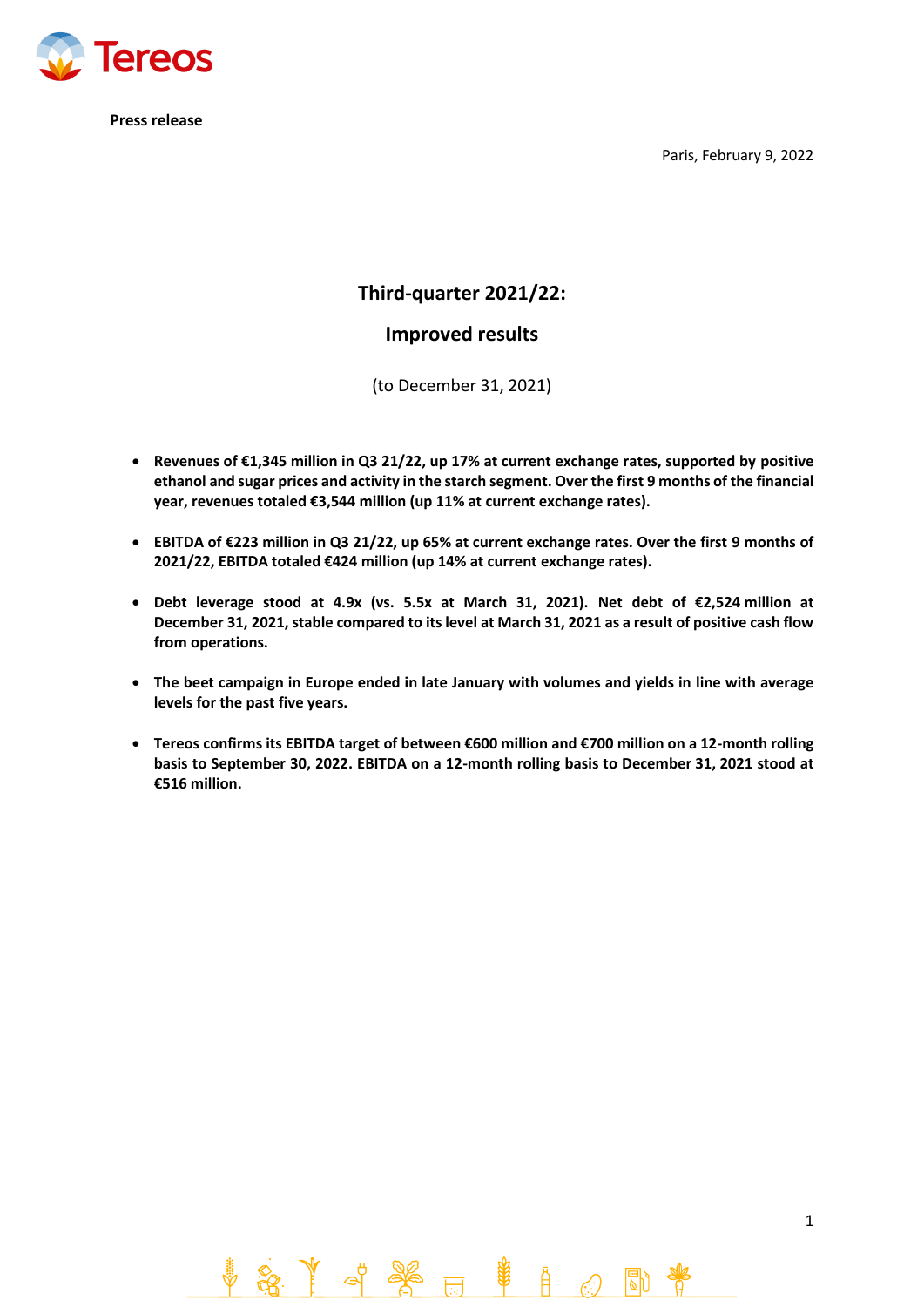

# **GROUP RESULTS**

| Key figures<br>€m           | 20/21<br>Q <sub>3</sub> | 21/22<br>Q <sub>3</sub> | % chg.<br>(at<br>current<br>exch.<br>rates) | % chg.<br>(at<br>constant<br>exch.<br>rates) | 20/21<br>9 <sub>m</sub> | 21/22<br>9m | % chg.<br>(at<br>current<br>exch.<br>rates) | % chg.<br>(at<br>constant<br>exch.<br>rates) |
|-----------------------------|-------------------------|-------------------------|---------------------------------------------|----------------------------------------------|-------------------------|-------------|---------------------------------------------|----------------------------------------------|
| Revenues                    | 1,152                   | 1,345                   | 17%                                         | 15%                                          | 3,202                   | 3.544       | 11%                                         | 11%                                          |
| Adjusted EBITDA1            | 135                     | 223                     | 65%                                         | 65%                                          | 373                     | 424         | 14%                                         | 14%                                          |
| Adjusted EBITDA margin      | 11.8%                   | 16.6%                   |                                             |                                              | 11.6%                   | 12.0%       |                                             |                                              |
| Recurring EBIT <sup>2</sup> | 31                      | 111                     | 261%                                        | 261%                                         | 98                      | 142         | 46%                                         | 45%                                          |
| $EBIT$ margin <sup>2</sup>  | 2.7%                    | 8.2%                    |                                             |                                              | 3.1%                    | 4.0%        |                                             |                                              |

Amid significant volatility in the agricultural commodity and energy markets, the Group is reporting stronger results than in the previous year. These results highlight Tereos' resilience in an uncertain market environment. Its agility in seizing opportunities, especially in the ethanol segment, reflects the new commercial strategy centered on value-creation.

Activity was supported by high prices and by a rise in starch volumes sold. However, the Group's operating performance was impacted by low beet yields in 2020 and the disappointing campaign in Brazil, which resulted in a decline in sugarcane volumes this year owing to exceptional weather conditions.

Consolidated **revenues** rose to €1,345 million in Q3 21/22, up 17% at current exchange rates and up 15% at constant exchange rates from €1,152 million in Q3 20/21.

Consolidated **adjusted EBITDA<sup>1</sup>** grew to €223 million in Q3 21/22, up 65% at current and at constant exchange rates from €135 million in Q3 20/21. Over the last 9 months, adjusted EBITDA amounted to €424 million compared to €373 million in the period to December 31, 2020.

Consolidated **recurring EBIT<sup>2</sup>** amounted to €111 million in Q3 21/22 compared to €31 million in Q3 20/21. Over the last 9 months, recurring EBIT amounted to €142 million compared to €98 million in the period to December 31, 2020.

## **1. RESULTS BY DIVISION**

## **SUGAR AND RENEWABLES EUROPE**

In **France**, the 2021 campaign ended on January 31. Yields in the campaign were close to past averages after a 2020 campaign that was severely affected by the beet yellows virus.

In the **Czech Republic**, the campaign ended on January 25.

*<sup>1</sup> See the definition of adjusted EBITDA in the Appendix.*

<sup>2</sup> *EBIT excluding non-recurring items (€-76 million in 20/21 and €20 million in 21/22)*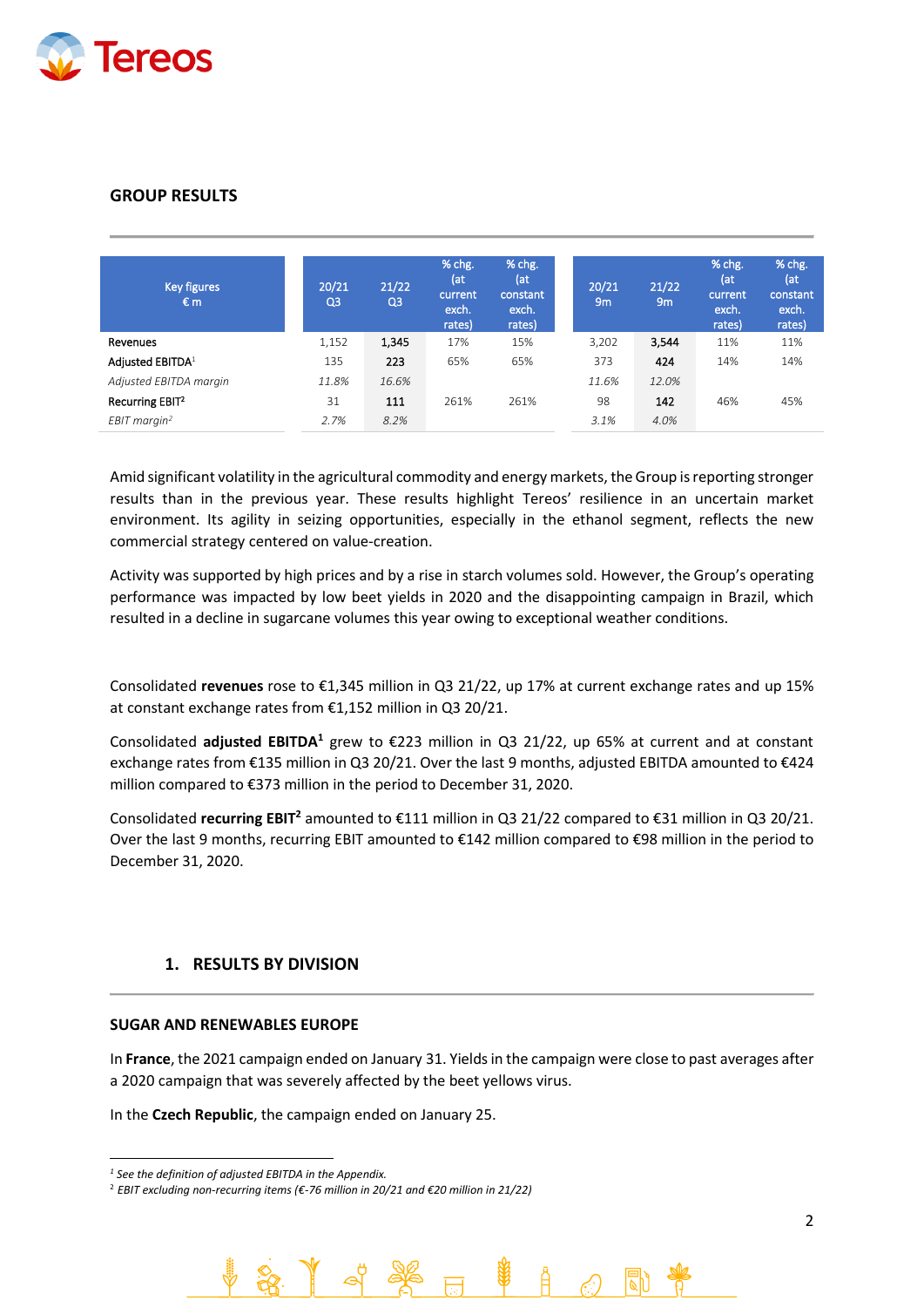

**Revenues** from the Sugar and Renewables Europe division amounted to €557 million in Q3 21/22, up 26% at current exchange rates from €441 million in Q3 20/21.

The division's **adjusted EBITDA** came to €100 million in Q3 21/22, up 98% at current exchange rates from €50 million in Q3 20/21.

The division's **recurring EBIT** stood at €63 million in Q3 21/22, up 306% at current exchange rates from €16 million in Q3 20/21.

The new sugar contracting campaign began in October in Europe. The division's results were underpinned by higher prices across all the segments (sugar, ethanol and alcohol) and a pick-up in volumes during the quarter. These positive effects offset the impact of higher energy costs.

## **SUGAR AND RENEWABLES INTERNATIONAL**

In **Brazil**, the campaign ended in mid-October with 15.6 million metric tons of sugarcane processed, 20% below the average for the past five years, owing to highly unfavorable weather conditions. The steep decline in sugarcane volumes harvested in Brazil drove up agricultural costs and the cost of sugarcane purchased from third-party suppliers in São Paulo state.

On **Reunion Island**, the campaign ended on December 10.

The division's results were severely impacted by the drop in volumes sold owing to the poor 2021 campaign in Brazil, but the effect was counterbalanced by higher prices in the ethanol and sugar segments.

Sugar and Renewables International **revenues** totaled €239 million in Q3 21/22, down 19% at current exchange rates and down 20% at constant exchange rates from €294 million in Q3 20/21.

The division's **adjusted EBITDA** came to €65 million in Q3 21/22, down 15% at both current and constant exchange rates from €76 million in Q3 20/21.

The division's **recurring EBIT** came to €15 million in Q3 21/22, down 52% at current and 50% at constant exchange rates from €31 million in Q3 20/21.

## **STARCH, SWEETENERS AND RENEWABLES**

Revenues for the first 9 months of the financial year were lifted by volume growth in Europe and by higher ethanol, protein and co-product prices.

The division's Q3 21/22 operating performance improved by comparison with H1 21/22. Further volume growth driven by a strong operating performance and higher prices, particularly ethanol prices, helped to absorb the increase in cereals and energy prices.

**Revenues** from the Starch, Sweeteners and Renewables division amounted to €507 million in Q3 21/22, up 39% at current exchange rates from €365 million in Q3 20/21.

The division's **adjusted EBITDA** reached €38 million in Q3 21/22, up 39% at current exchange rates from €27 million in Q3 20/21.

The division's **recurring EBIT** totaled €13 million in Q3 21/22, compared to €4 million in Q3 20/21.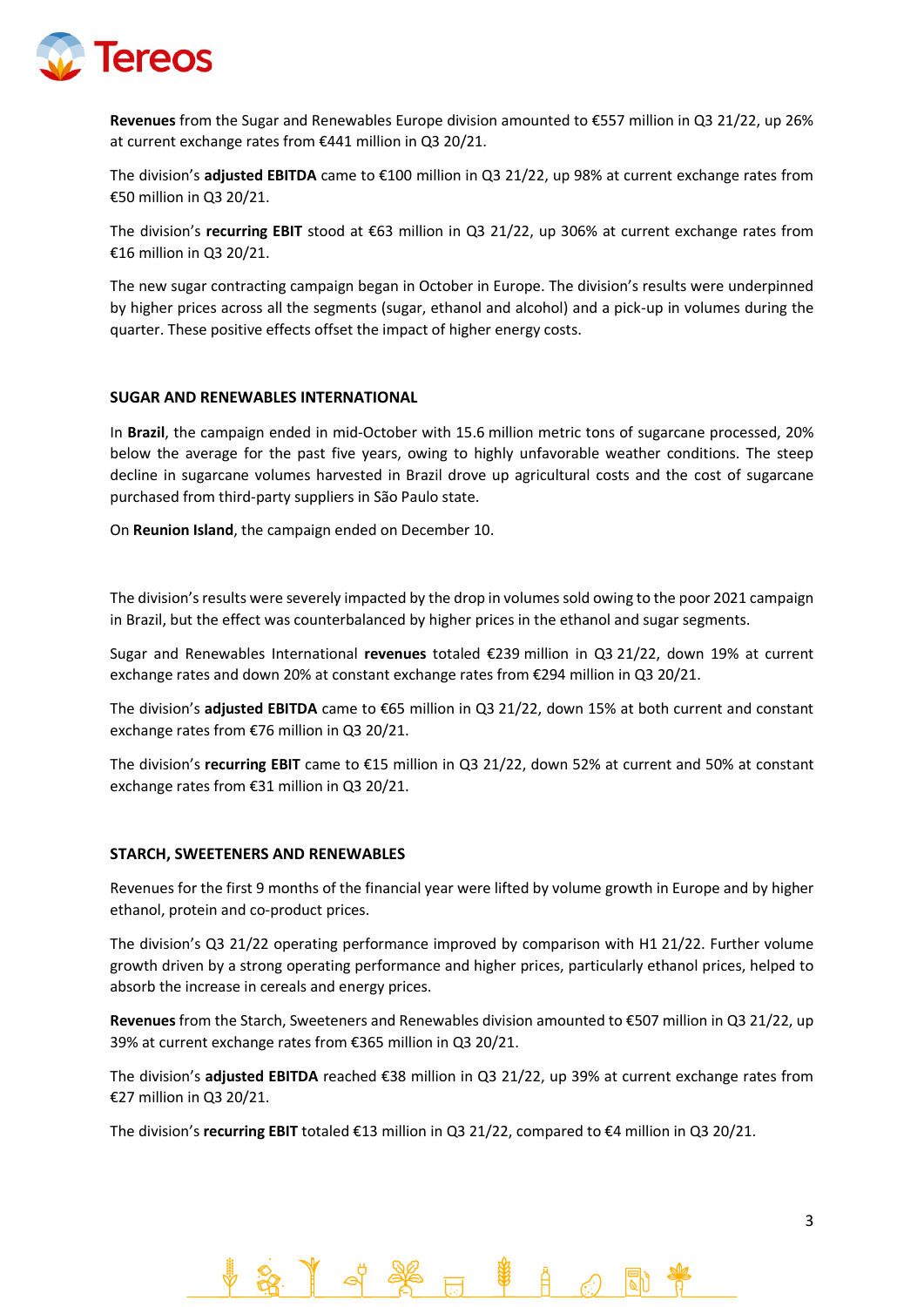

## **2. NET DEBT**

Net debt at December 31, 2021 stood at €2,524 million compared to €2,533 million at March 31, 2021. Excluding Readily Marketable Inventories (€712 million that can be converted into cash at any time), the Group's adjusted net debt totaled €1,812 million.

The stability in net debt compared to March 31, 2021 reflects positive cash flow from operations, which offset the effects arising from exchange rate fluctuations and IFRS 16.

The Group's debt leverage improved further, continuing its steady decline since financial year 2019/20. Its leverage ratio at December 31, 2021 stood at 4.9x, an improvement on the 5.5x recorded at March, 31 2021.

At the end of December 2021, the Group's financial security amounted to €968 million. It consisted of €408 million in cash and cash equivalents and €560 million in undrawn confirmed long-term credit lines along with the undrawn portion of the Tereos Starch & Sweeteners division's RCF currently being refinanced. This amount exceeds the short-term debt repayments due, and some of these maturities consist of renewable lines.

During the third quarter of financial year 2021/22, rating agency Fitch raised its outlook for the Tereos group from negative to stable.

Net debt at December 31, 2021 breaks down as follows:

| Net debt<br>€m                                    | Dec. 31,<br>2020 | March 31,<br>2021 | Dec. 31,<br>2021 | Current | Non-<br>current | Cash and<br>cash<br>equivalents |
|---------------------------------------------------|------------------|-------------------|------------------|---------|-----------------|---------------------------------|
| Net debt                                          | 2.668            | 2,533             | 2,524            | 669     | 2,263           | (408)                           |
| Net debt / EBITDA ratio                           | 4.8x             | 5.5x              | 4.9x             |         |                 |                                 |
| Net debt / EBITDA ratio excl.<br>RMI <sup>*</sup> | 3.7x             | 4.7x              | 3.5x             |         |                 |                                 |

 *\* Readily Marketable Inventories: €346 million as of March 31, 2021 and €712 million as of December 31, 2021*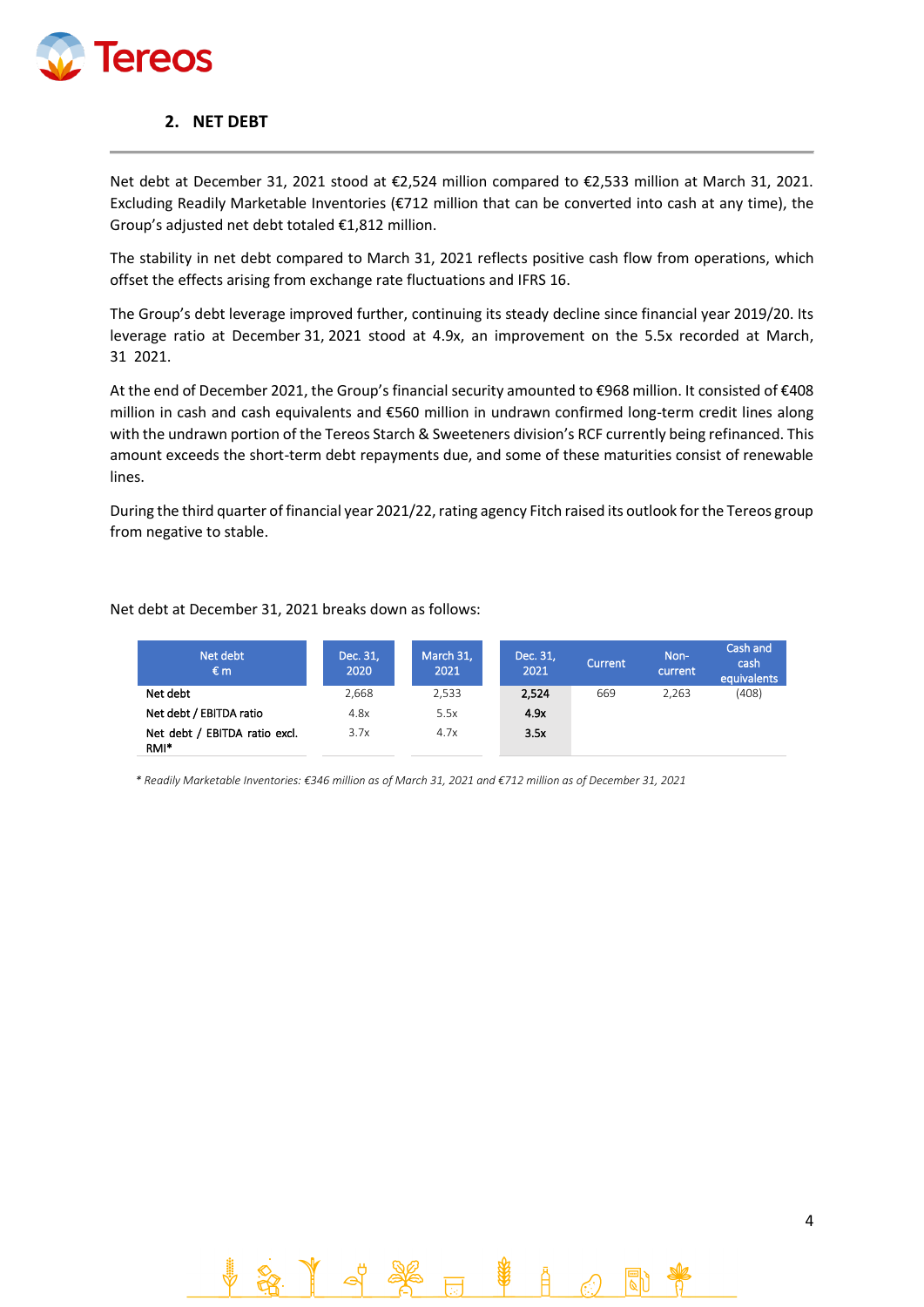

## **Post-close events**

## **New bond issue demonstrating Tereos' continued improvement in credit profile**

On January 20, 2022, Tereos issued a new 5.3 year €350 million bond with an annual coupon of 4.75%.

As a result of strong investor demand and the positive appreciation of Tereos' credit profile, the transaction was upsized from €300 million to €350 million and the pricing tightened to 4.75% from 5.00%.

The offering was launched concurrently with a tender offer relating to Tereos' outstanding notes due 2023.

The final amount tendered was €287.4 million; the remaining €62.6 million raised will be used to repay other Group debt. The transaction has enabled Tereos to significantly extend its debt maturity profile at attractive conditions.

The strong success of the transaction underlines the substantial and continuous improvement of the Group's credit profile, allowing a considerable reduction in financial cost compared to the bond issues of October 2020 and April 2021.

Since its arrival in December 2020, the Group's new management has implemented a new strategy that has led to resilient results in the face of yield volatility and to first signs of improving profitability. These developments, combined with clear targets for the coming years and a series of successfully concluded refinancing operations, have created a positive *credit momentum* that has culminated in this successful transaction.

The transaction follows on from the recent series of major financing transactions completed by the Group since June 2020 that have raised over €1.5 billion. These have included arrangement of a state-guaranteed loan (PGE), three bond issues (including the recently completed offering) and two positive-impact revolving credit lines.

#### **Management change to accelerate the Group's transformation**

On February 7, 2022, the Tereos Supervisory Board appointed Gwenaël Eliès to take over the interim chairmanship of the Management Board from Philippe de Raynal, who is leaving the company. Gwenaël Eliès will also continue to perform his duties as Group Chief Financial Officer pending the appointment of the next Chairman of the Management Board, who will be tasked with accelerating the Group's transformation based on three areas of value creation: managerial excellence, commercial excellence and industrial excellence.

## **SHORT-TERM OUTLOOK**

## Market outlook

The world sugar market is expected to be in deficit for the third year in a row amid a poor harvest in Brazil, which is helping to keep sugar prices at a high level.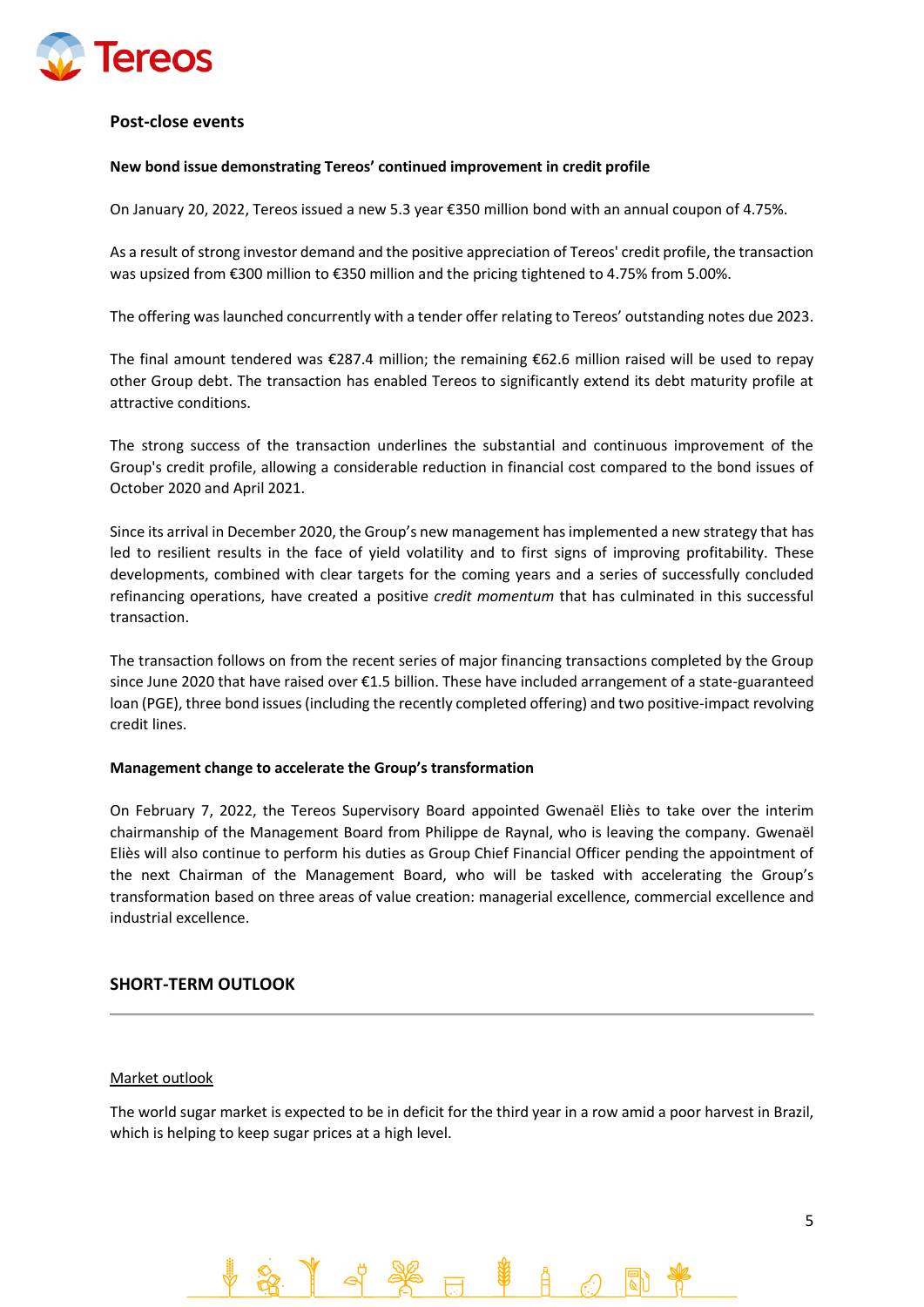

In Europe, another supply shortage is expected in the sugar market in a context of high import parity and supply chain pressures. Market prices are thus expected to continue heading higher.

European ethanol prices are expected to remain high, while Brazilian ethanol prices may stabilize.

Gas prices, which have risen very sharply and been highly volatile in recent months, had only a modest impact on results for the first 9 months of the financial year thanks to the hedges put in place by the Group. However, the uptrend in prices anticipated in these markets will in all likelihood weigh more heavily on the sugar activities' results in Europe from Q4 21/22 onwards.

In the starch sector, the rise in cereal and energy prices will be passed on to selling prices through the shift to a value-oriented commercial strategy.

## Financial outlook for 2021/22

As part of the strategic plan launched in June 2021, the Tereos group continues to analyze its asset portfolio with a view to focusing its resources and its efforts on the most sustainably profitable activities.

Last August, the Group reached agreement with Axereal to sell it its shareholding in Copagest. The sale will be completed once the conditions precedent have been met.

The Group has launched a consultation with the employee representative bodies concerning the possible closure of its activities in Romania.

The growth in operating income during Q3 21/22 is expected to continue into Q4 21/22. The Group confirms its EBITDA target of €600 million to €700 million on a 12-month rolling basis to September 30, 2022. EBITDA on a 12-month rolling basis to December 31, 2021 came to €516 million.

## **MEDIUM-TERM OUTLOOK**

Tereos confirms the targets for 2024 it presented together with its full-year results:

- EBIT margin of 5%
- Recurring generation of positive free cash flow
- Net debt below €2 billion
- Debt leverage below 3x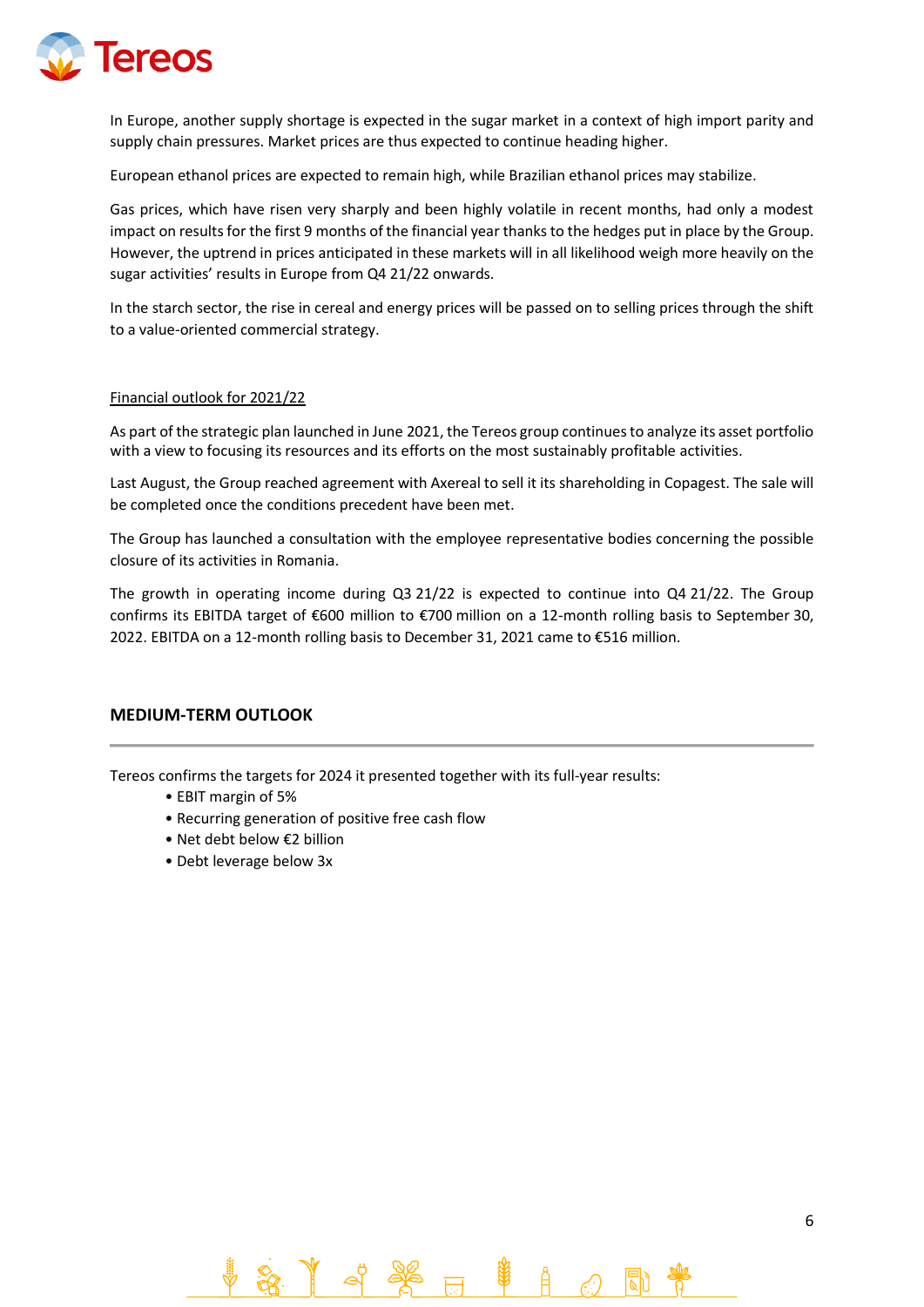

#### **About Tereos**

*With a long-term vision of adding value to agricultural raw materials and developing quality products for the food, healthcare and renewable energy sectors, Tereos is a leader in the sugar, alcohol and starch markets. The Group's commitments to society and the environment contribute to the company's performance in the long term while strengthening its contribution as a responsible corporate citizen. The cooperative group Tereos is a union of more than 12,000 cooperative members and has recognized know-how in the processing of beet, sugarcane, cereals, and potatoes. Through 48 industrial sites, a presence in 18 countries and the commitment of its 23,000 employees, Tereos supports its customers close to their markets with a broad and complementary range of products. In 2020/21, the Group posted revenues of €4.3 billion.*

#### **Contacts**

**Tereos Communications Department** Gaëlle Toussaint +33 6 22 77 04 80

**Tereos Investor Relations** Tiago Marques, CFA +33 1 55 37 36 84 [contact-presse@tereos.com](mailto:contact-presse@tereos.com) [Tereos-investor-relations@tereos.com](mailto:Tereos-investor-relations@tereos.com) [tereos@brunswickgroup.com](mailto:tereos@brunswickgroup.com)

**Brunswick PR Contact for Tereos** Laurence Frost +33 1 53 96 83 83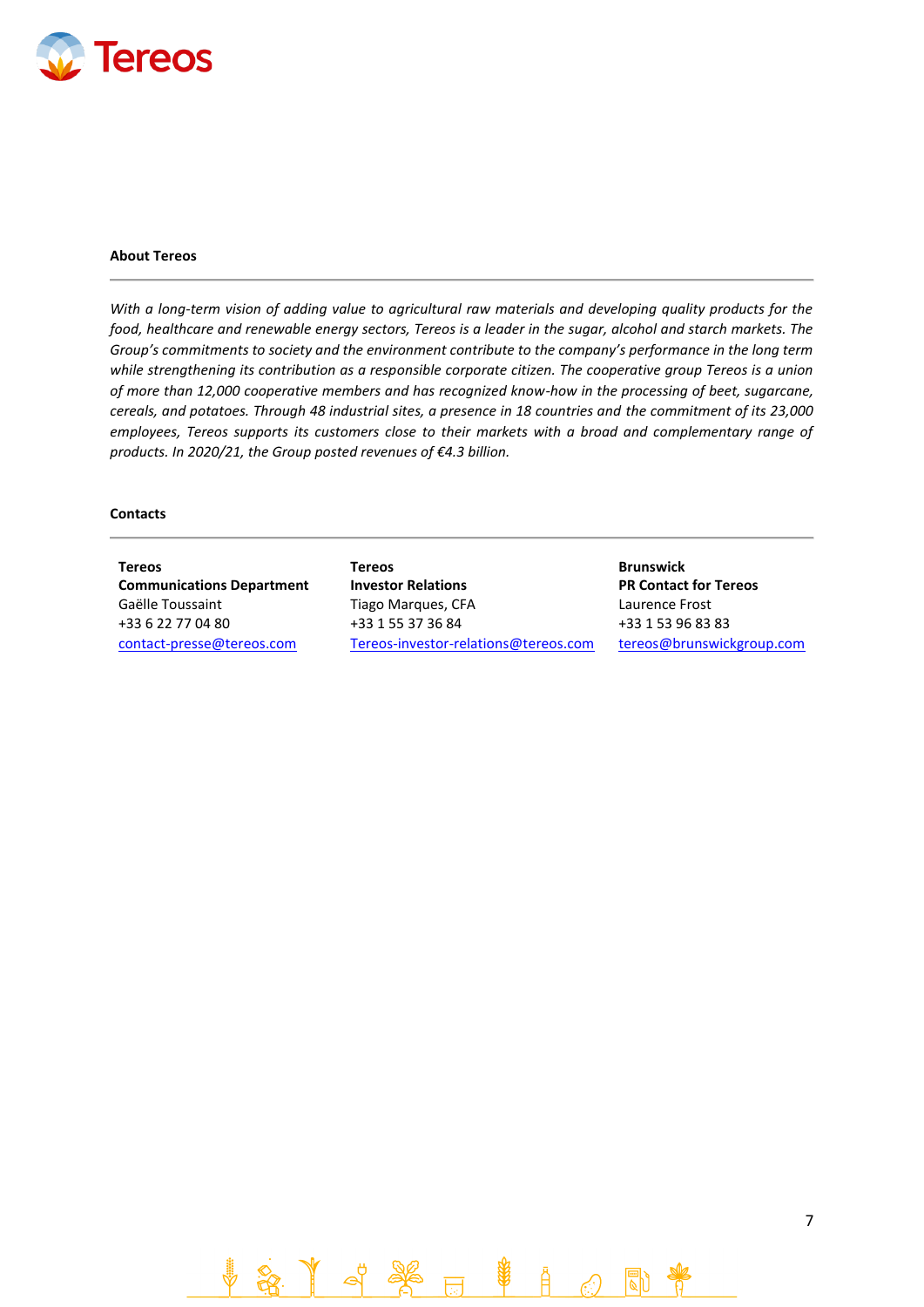

# **APPENDIX**

## **A. RESULTS BY DIVISION**

| Revenues by division<br>€m | 20/21<br>Q <sub>3</sub> | 21/22<br>Q <sub>3</sub> | % chg.<br>(at<br>current<br>exch.<br>rates) | % chg.<br>(at<br>constant<br>exch.<br>rates) | 20/21<br>9m | 21/22<br>9m | % chg.<br>(at<br>current<br>exch.<br>rates) | % chg.<br>(at<br>constant<br>exch.<br>rates) |
|----------------------------|-------------------------|-------------------------|---------------------------------------------|----------------------------------------------|-------------|-------------|---------------------------------------------|----------------------------------------------|
| Sugar Europe               | 441                     | 557                     | 26%                                         | 25%                                          | 1,269       | 1,309       | 3%                                          | 2%                                           |
| Sugar International        | 294                     | 239                     | $-19%$                                      | $-20%$                                       | 674         | 662         | $-2%$                                       | $-1%$                                        |
| Starch and Sweeteners      | 365                     | 507                     | 39%                                         | 38%                                          | 1,068       | 1,363       | 28%                                         | 28%                                          |
| Others (incl. elim.)       | 52                      | 42                      | ٠                                           | $\overline{\phantom{a}}$                     | 190         | 210         | ٠                                           | $\overline{\phantom{a}}$                     |
| Tereos Group               | 1,152                   | 1,345                   | 17%                                         | 15%                                          | 3,202       | 3,544       | 11%                                         | 11%                                          |

| <b>Adjusted EBITDA by division</b><br>€m | 20/21<br>Q3 | 21/22<br>Q <sub>3</sub> | % chg.<br>(at<br>current<br>exch.<br>rates) | % chg.<br>(at<br>constant<br>exch.<br>rates) | 20/21<br>9 <sub>m</sub> | 21/22<br>9 <sub>m</sub> | % chg.<br>(at<br>current<br>exch.<br>rates) | % chg.<br>(at<br>constant<br>exch.<br>rates) |
|------------------------------------------|-------------|-------------------------|---------------------------------------------|----------------------------------------------|-------------------------|-------------------------|---------------------------------------------|----------------------------------------------|
| Sugar Europe                             | 50          | 100                     | 98%                                         | 96%                                          | 148                     | 171                     | 15%                                         | 14%                                          |
| Sugar International                      | 76          | 65                      | $-15%$                                      | $-15%$                                       | 174                     | 125                     | $-28%$                                      | $-27%$                                       |
| Starch and Sweeteners                    | 27          | 38                      | 39%                                         | 39%                                          | 54                      | 85                      | 57%                                         | 57%                                          |
| Others (incl. elim.)                     | (19)        | 21                      | $\overline{\phantom{a}}$                    | $\overline{\phantom{a}}$                     | (4)                     | 42                      | $\overline{\phantom{a}}$                    | $\overline{\phantom{a}}$                     |
| Tereos Group                             | 135         | 223                     | 65%                                         | 65%                                          | 373                     | 424                     | 14%                                         | 14%                                          |

| <b>Recurring EBIT by division</b><br>€m | 20/21<br>Q3 | 21/22<br>Q <sub>3</sub> | % chg.<br>(at<br>current<br>exch.<br>rates) | % chg.<br>(at<br>constant<br>exch.<br>rates) | 20/21<br>9 <sub>m</sub> | 21/22<br>9 <sub>m</sub> | % chg.<br>(at<br>current<br>exch.<br>rates) | % chg.<br>(at<br>constant<br>exch.<br>rates) |
|-----------------------------------------|-------------|-------------------------|---------------------------------------------|----------------------------------------------|-------------------------|-------------------------|---------------------------------------------|----------------------------------------------|
| Sugar Europe                            | 16          | 63                      | 306%                                        | 302%                                         | 54                      | 73                      | 34%                                         | 33%                                          |
| Sugar International                     | 31          | 15                      | $-52%$                                      | $-50%$                                       | 65                      | 16                      | $-75%$                                      | $-75%$                                       |
| Starch and Sweeteners                   | 4           | 13                      | 232%                                        | 233%                                         | (14)                    | 15                      | $\overline{\phantom{a}}$                    | -                                            |
| Others (incl. elim.)                    | (20)        | 20                      | $\overline{\phantom{a}}$                    | $\overline{\phantom{a}}$                     | (7)                     | 39                      | $\overline{\phantom{a}}$                    | $\overline{\phantom{a}}$                     |
| Tereos Group                            | 31          | 111                     | 261%                                        | 261%                                         | 98                      | 142                     | 46%                                         | 45%                                          |

*Adjusted EBITDA corresponds to net income before income tax, the share of income from equity affiliates, net financial income, depreciation, amortization and impairment, goodwill impairment, b favorable acquisition gains, and earn-out payments. It is also restated for changes in the fair value of financial instruments, inventories, and sale and purchase commitments, except for the portion of these items that relates to trading activities, changes in the fair value of biological assets, the seasonal effect, and non-recurring items. The seasonal effect corresponds to the temporary difference in the recognition of depreciation and amortization charges and earn-out payments between the Group's financial statements under IFRS and the Group's management accounts. Adjusted EBITDA is not a financial indicator defined as a measure of financial performance under IFRS and may not be comparable to similar indicators referred to under the same name by other companies. Adjusted EBITDA is provided for additional information purposes and cannot be considered as a substitute for operating income or operating cash flow.*

Å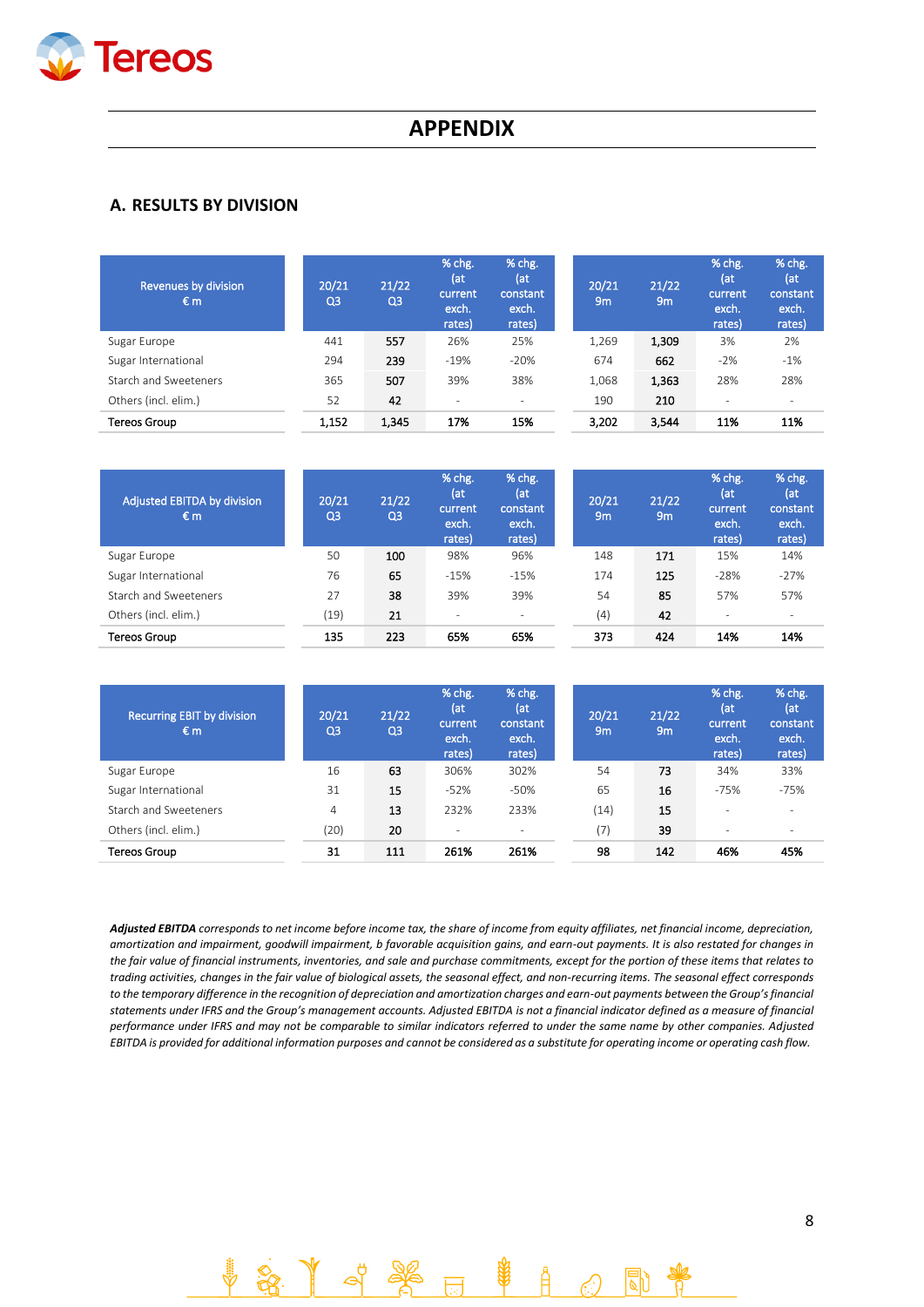

## **B. MARKET TRENDS**

## **WORLD SUGAR MARKET**

The NY11 sugar price traded in a range of between \$18.50 and \$20.50 cts/lb during the quarter. This trading range was established against a backdrop of high Indian exports for the 21/22 campaign and uncertainties linked to the global Covid-19 pandemic and to the emergence of variants. The NY11 prices averaged USD19.5 cts/lb during the quarter (up 34% on the same period of the previous year). Year-to-date, the NY11 averaged \$18.4 cts/lb for the period from April through December 2021, up 46% from last year.

Prices are expected to stay within the current range over the next few months owing to the lack of visibility on Indian exports and the low yields from the Brazilian campaign.

## **SUGAR EUROPE**

According to the European Observatory, the price of sugar stood at €417/metric ton in October 2021, an increase of €20/metric ton since April 2021 and of €105/metric ton (up 34%) from the record low in January 2019. The steady increase in prices reflects the market shortages triggered by the weak level of the 2020 campaign with inventories at a record low level.

Domestic prices are expected to hold up at high levels. Despite the current Covid-19 situation, consumption is likely to pick up slightly.

## **ETHANOL BRAZIL**

ESALQ ethanol prices surged 80% from last year's level to reach BRL3.13/liter in the first three quarters of the financial year. Trading in the fuels market was volatile given the uncertainties arising from the sugar campaign in Brazil and the spread of the Omicron variant.

Over the next few months, ethanol's share of the fuel mix may increase again, but overall prices are set to remain stable.

## **ETHANOL EUROPE**

T2 Rotterdam ethanol prices averaged €793/m<sup>3</sup> in the first three quarters of the financial year, up 31% compared to the same period last year. This increase was driven by higher cereals prices and lower imports from the Americas.

The medium-term outlook for T2 is positive with the European market set to continue experiencing supply shortages, demand exceeding supply and very limited import options until June 2022.